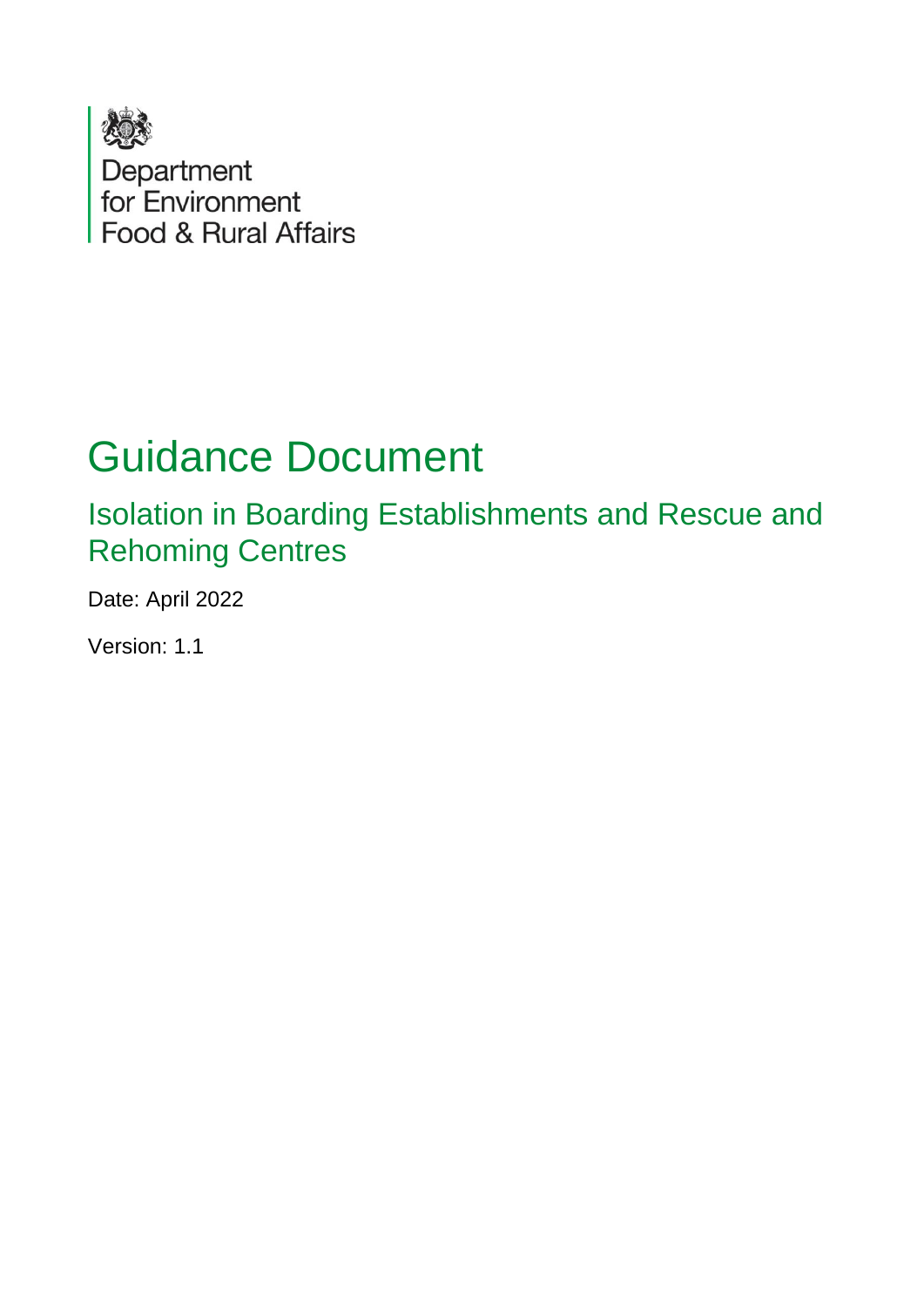## **Part 1**

#### **Key standards that we will require boarding establishments, and rescue and rehoming centres to adopt;**

- 1. Veterinary supervision must be provided by or approved by APHA.
- 2. No animal should have contact with another animal (unless licensed to share a unit
- 3. Dogs should be on a lead and muzzled when exercised.
- 4. Cats must be housed in a way that prevents them from scratching/spitting at another animal which could potentially lead to disease transmission.
- 5. Animals can use the common exercise runs as long as no other animal is using it at the same time and provided the area is cleared of faeces/vomitus after use.
- 6. The animal(s) must not leave the authorised premises.
- 7. All staff must be trained on the dangers of rabies, precautions to prevent crossinfection, escape and unauthorised entry and the obligation to report any escape incidents immediately.
- 8. Staff must be advised about the Department of Health's offer to provide a pre-exposure rabies vaccination which is available free of charge.
- 9. Each unit must be numbered with a place to carry a notice giving details of the occupants. The details on this must include:
	- a. A brief description of the animal including the owner's name
	- b. Animal's name
	- c. Import licence no.
	- d. Country where it previously resided and the date of landing
- 10.The only people allowed access to animals undergoing quarantine are:
	- a. The supervising vet or their deputy/deputies
	- b. The owner or operator of the authorised premises and members of their staff
	- c. An APHA veterinarian
	- d. Any persons visiting a quarantined animal with the permission of the owner or operator of the authorised premises, and
	- e. Any person employed by the emergency services, requiring access to the premises in the event of an emergency.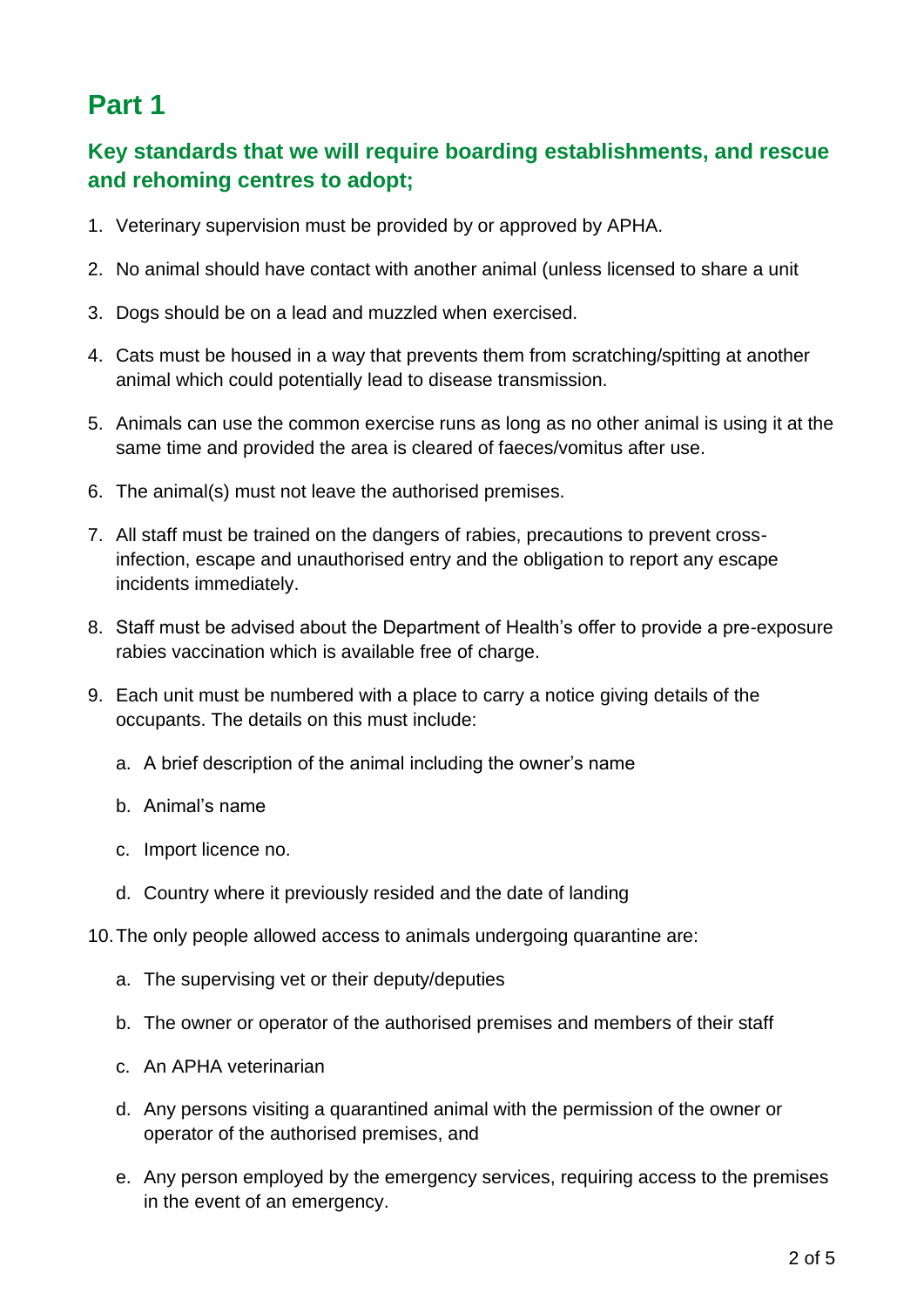- 11.The supervising vet must be informed of new arrivals.
- 12.Staff must cooperate with the authorised veterinary surgeon at all times when requested. Staff will receive a weekly telephone call and may receive visits from the authorised veterinarian to confirm that these conditions are being met and animals remain healthy. If the authorised veterinarian has any concerns about the health of the animal, access to the premises will be required.
- 13.Staff must take a daily note of the health and wellbeing of the animal and discuss this with the authorised veterinary surgeon at the weekly calls.
- 14.An animal must not be released from quarantine before the date confirmed by APHA, which may be extended.
- 15.If any animal(s) die, escape or are removed without authorisation, the supervising vet and APHA should be informed immediately.
- 16.Following any biting or scratching incidents with quarantined animals, the kennel must:
	- a. Ensure staff know they must consult their own doctor
	- b. Notify the local Consultant in Community Disease Control, and
	- c. Consider with APHA whether the circumstances warrant action to defer the animal's release if due within 15 days
- 17.A case history must be kept of each animal in quarantine which includes:
	- a. A detailed description of the animal
	- b. A record of the country where it previously resided
	- c. Date of landing
	- d. Date of entry into quarantine
	- e. Movement of the animal into and out of units
	- f. Movement of the animal from the premises
	- g. Any incidents in which staff or visitors are bitten or scratched
	- h. Any veterinary treatment administered whilst in quarantine (include batch number of vaccines), illness and other incidents concerning the animal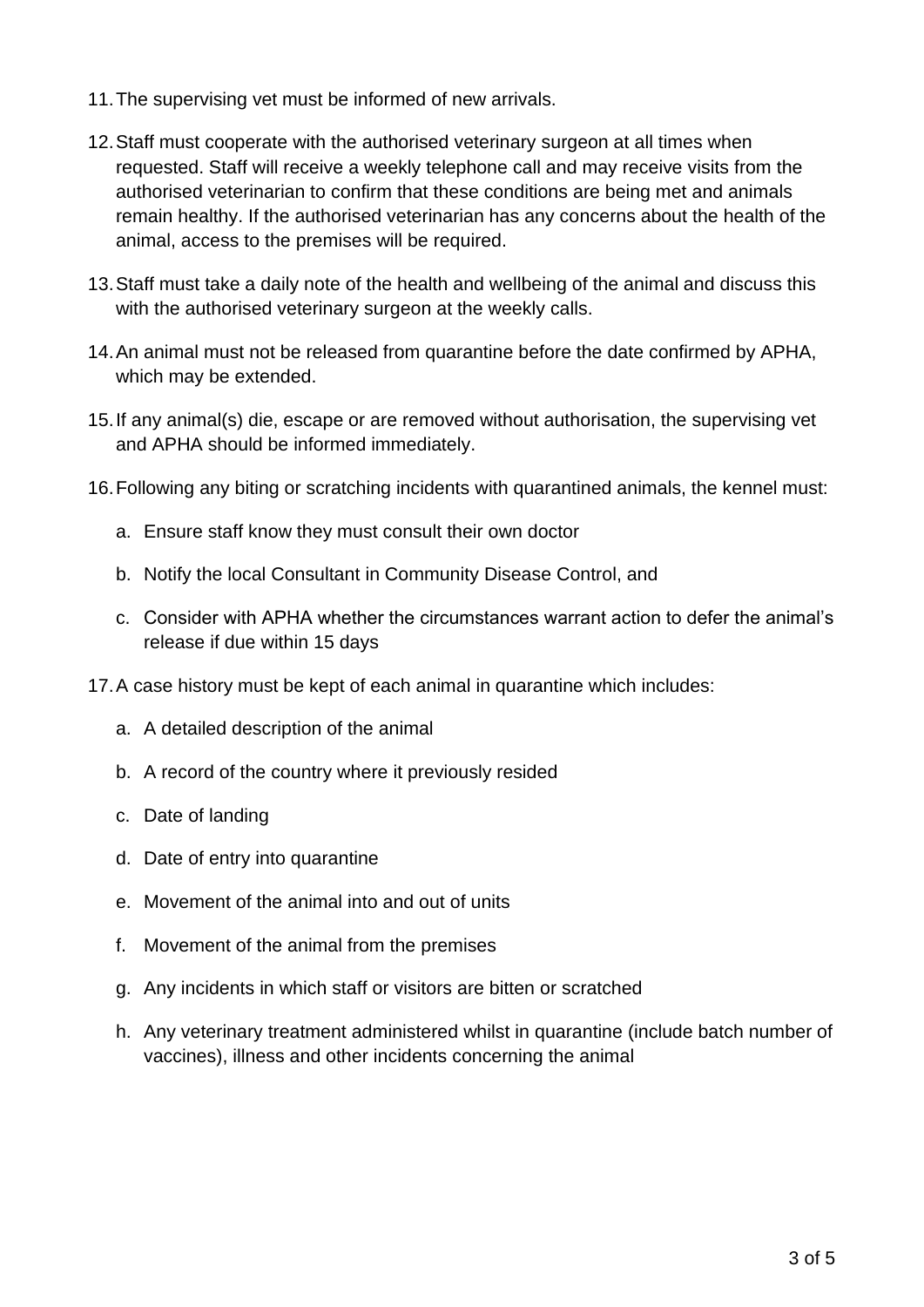## **Part 2**

### **Requirements for isolation which registered boarding kennels and catteries are already required to meet under the Animal Welfare (Licensing of Activities Involving Animals) (England) Regulations 2018 (LAIA);**

- 1. All doors required for the security of animals must be fitted with devices that make them escape-proof to animals. Animals should not be able to escape when the door is closed.
- 2. It should not be possible for anybody to gain access to animals without the knowledge of kennel staff.
- 3. Cat blocks and cat units must be securely roofed.
- 4. Partitions between cat units must be of solid construction so it is impossible for one cat to spit at another.
- 5. Cats and dogs cannot share a unit.
- 6. Where possible, when an animal needs treatment it should be carried out in their individual unit to avoid unnecessary movement and risk of cross-infection. However major treatment must be carried out in a veterinary treatment room or securely in a veterinary surgery.
- 7. Where the animal needs to attend the vets in an emergency, it must be transported securely with full precautions taken to ensure security and prevent transfer of infection to other animals.
- 8. Hot and cold hand wash basins should be provided within the facility for the use of staff and visitors.
- 9. The whole of the premises must be kept in a clean, tidy and hygienic condition with action taken to control vermin.
- 10.Areas must be thoroughly cleaned before disinfection takes place.
- 11.Pet bedding must be kept in a clean, dry and hygienic condition. Bedding must not be transferred between animals or re-used without first being cleaned and disinfected. If this is not possible, the bedding must be securely disposed of immediately after use.
- 12.Beds and sleeping benches must be cleansed and disinfected once the unit has been vacated.
- 13.A dog or cat must not be allowed to come into contact with any articles, including toys, used on or by other animals unless such articles have first been thoroughly cleansed and disinfected. All articles, including bedding must also be thoroughly cleansed and